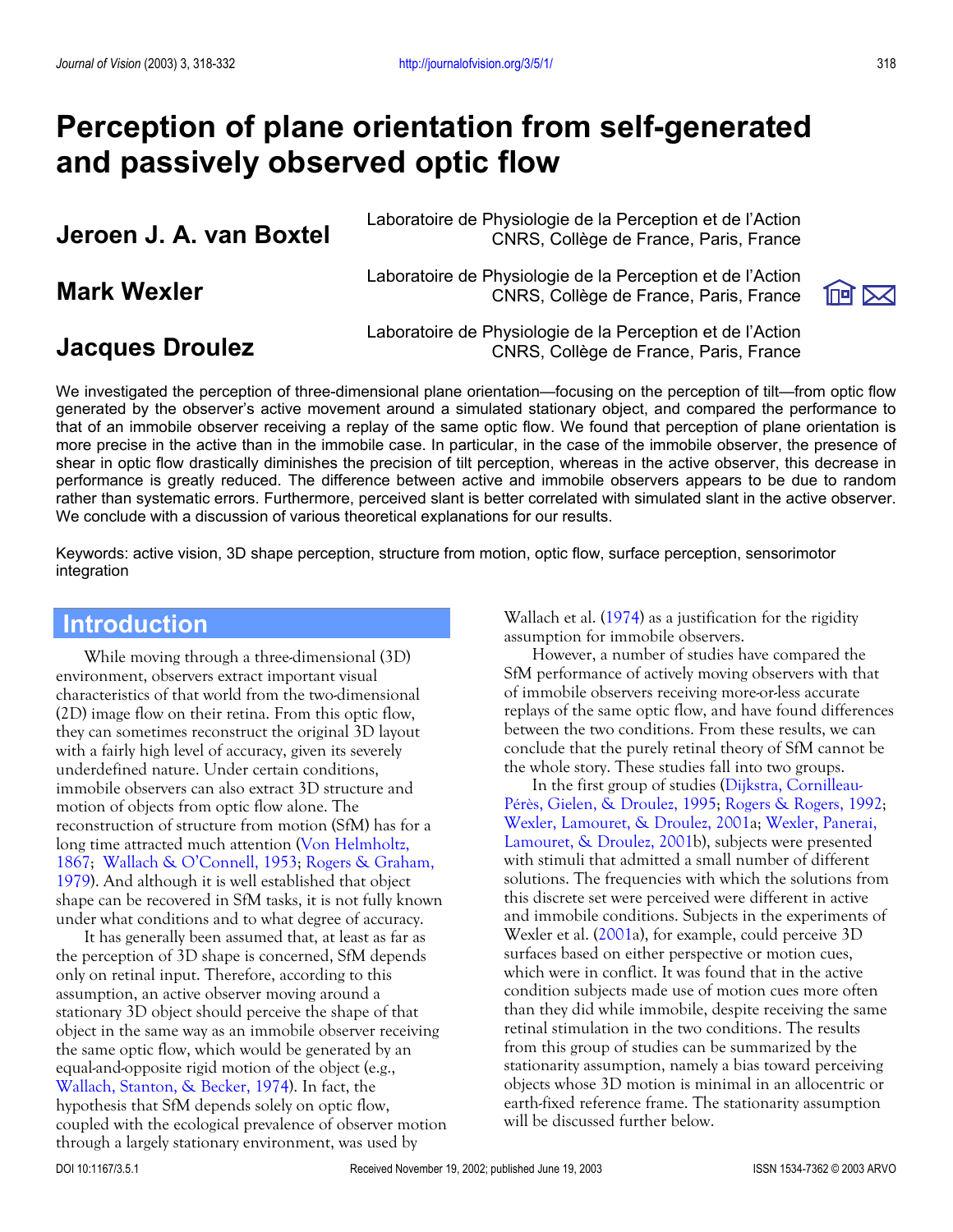#### <span id="page-1-0"></span>van Boxtel, Wexler, & Droulez 319

In the second group of studies ([Ono & Steinbach,](#page-14-0)  [1990](#page-14-0); [Panerai, Cornilleau-Pérès, & Droulez, 2002; Peh,](#page-14-0)  [Panerai, Droulez, Cornilleau-Pérès, & Cheong, 2002;](#page-14-0) [Rogers & Graham, 1979\)](#page-14-0), differences in SfM performance were found in active and immobile observers, but in tasks that involved the perception of absolute length (either distance or depth). Immobile observers could not in principle perform such tasks with metric accuracy, as no absolute length scale is available. The performance differences between active and immobile conditions that have been found in these studies thus also provide evidence for extra-retinal contributions to depth perception.

Additionally, a number of studies have shown the effects of other extra-retinal information on the perception of self-motion, for example, heading [\(Crowell,](#page-13-0)  [Banks, Shenoy, & Andersen, 1998](#page-13-0); [Royden, Banks, &](#page-14-0)  [Crowell, 1992\)](#page-14-0) or slant ([Freeman & Fowler, 2000](#page-14-0)). Furthermore, haptic extra-retinal information has recently been shown to affect the visual perception of depth [\(Ernst, Banks, & Bülthoff, 2000](#page-14-0)).

The goal of this work was to compare the precision of active and immobile observers in an SfM task that (1) can be done in both self-motion conditions (and in this way differs from the second group of studies cited above) and (2) where any active-immobile differences would not be due to different choices from among a discrete set of solutions (as in the first group of studies cited). In order to satisfy these two goals, we used a task in which the subject has to indicate the 3D inclination of a planar surface. The subject perceives this 3D information from optic flow that is either generated by active head motion around a stationary, virtual object (the ACT condition) or while remaining immobile but experiencing a replay of the same optic flow (the IMMOB condition).

## **Self-Motion and the Stationarity Assumption**

The advantage of incorporating information from extra-retinal sources is evident because 3D structure and motion are mixed in a nonlinear way in optic flow. Confronted with a SfM task, an immobile observer has to simultaneously extract both structure and motion, and, therefore, must solve a complex, nonlinear problem (see

"[Linearization of SfM by Self-Motion Information](#page-10-0)"). A moving observer, on the other hand, has additional extraretinal information about motion, such as a copy of the motor command (in the case of voluntary motion) as well as proprioceptive information. This additional motion information can transform the SfM task into a linear problem, provided that relative motion between observer and object is due entirely to the observer's self-motion (i.e., that the perceived object is stationary in an earthfixed or allocentric reference frame). Because much of the optic flow that we experience is due to self-motion in a

stationary environment, under many or even most circumstances, this last provision is met.



Figure 1. The optic flow generated by the moving plane in our experiment (left) is approximately the same as the optic flow generated by a plane with its tilt rotated by 180° and reversed angular velocity (right). In the limit of small stimuli, the difference between the optic flow generated by the two planes disappears, and they are equally likely to be seen by an immobile observer. The animation schematically shows the motion, in an allocentric reference frame, of the simulated (black) and tilt-reversed (red) planes for active and immobile observers. Small in-depth translations in IMMOB are not depicted in the animation, but were present in the stimuli.

Indeed, it has recently been shown that, in the perception of 3D shape, the visual system does make use of the heuristic assumption that objects are stationary in an allocentric frame — the stationarity assumption [\(Wexler et al.,](#page-14-0) 2001a) — and that extra-retinal information about self-motion is used in this process [\(Wexler et al.,](#page-14-0) 2001b). One way in which we can see this is the reduction of tilt reversals in active observers compared to immobile observers. A tilt reversal arises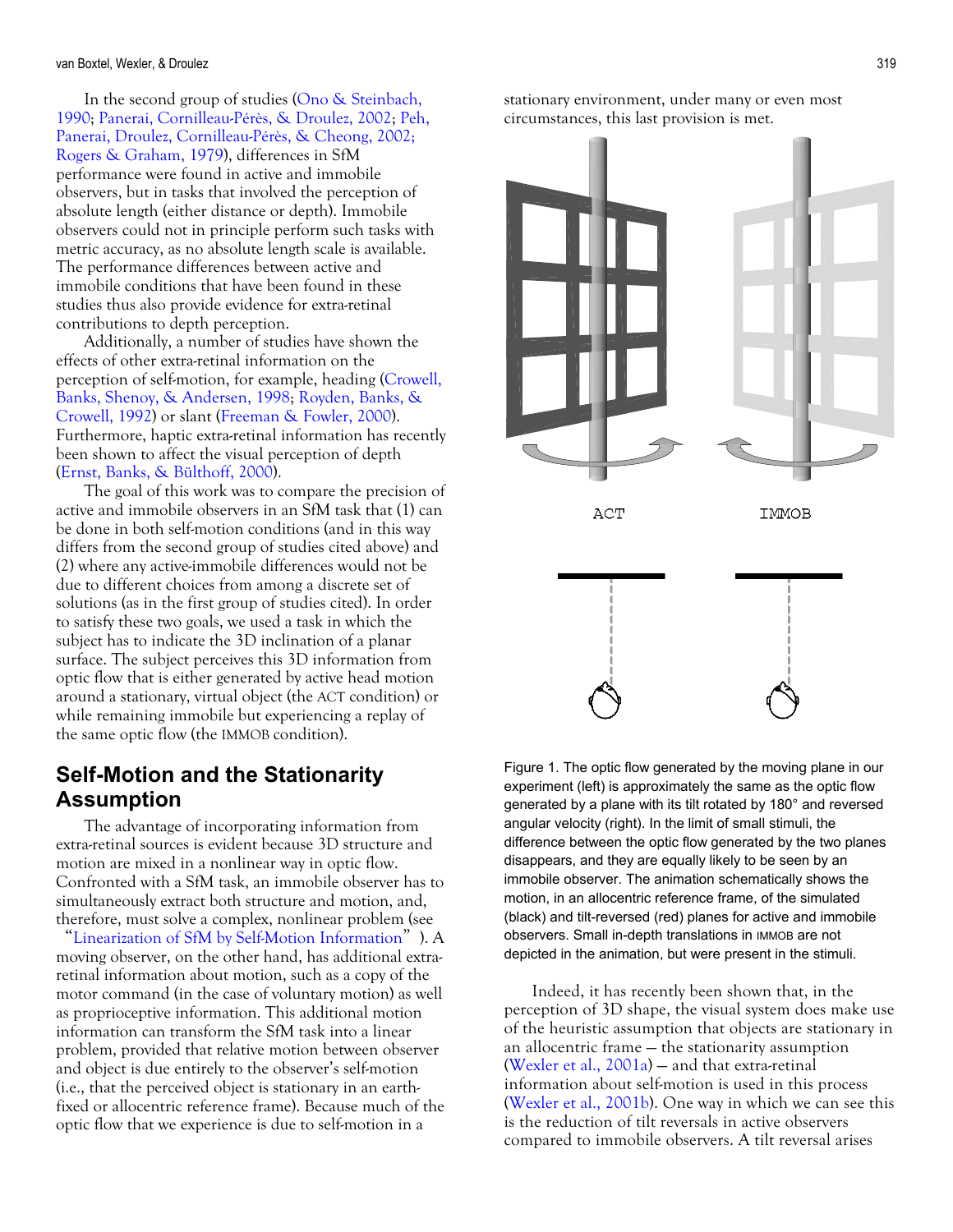from the following symmetry: simultaneously adding 180° to the tilt of a rotating plane and reversing its direction of rotation result in approximately the same optic flow (see [Figure 1](#page-1-0)). Therefore, an immobile observer who has no a priori knowledge of the direction of rotation is equally likely to perceive the simulated plane and its reversal (whose tilts differ by 180°). If the same optic flow is generated by an active observer moving about a stationary plane, however, the simulated and the reversed planes have very different motion in an allocentric frame: the simulated plane is stationary (by construction), whereas the reversed plane rotates with twice the speed of the observer. It is known that active observers perceive the reversed plane much less frequently than do immobile observers [\(Dijkstra et al.,](#page-14-0)  [1995; Rogers & Rogers, 1992\)](#page-14-0), and it has recently been demonstrated that difference is due to the visual system's use of the stationarity assumption ([Wexler et](#page-14-0)  al., [2001a](#page-14-0)).

### **Surface Perception From Optic Flow**

Although many 3D objects have been used in experiments that probe SfM performance, one of the simplest is a plane. The orientation of a plane relative to the eye can be fully described by two variables, tilt and slant. Tilt is the orientation of the plane's normal projected onto the fronto-parallel plane (in our convention, the direction of zero angle is to the subject's right, with values increasing counterclockwise; see [Figure](#page-3-0)  [2](#page-3-0)). Slant is the angle, in 3D, between the normal and the direction perpendicular to the fronto-parallel.

For a small rotating planar object, slant and angular speed cannot be extracted independently from optic flow, which depends only on the product of its tangent and the angular speed [\(Domini & Caudek, 1999](#page-14-0); [Hoffman,](#page-14-0)  [1982](#page-14-0)). (Strictly speaking, the above ambiguities in tilt and slant hold only in first-order optic flow, i.e., in the limit of small objects or parallel projection, but they are approximately true for objects that subtend  $5^\circ$  -10° as in our experiments. The perspective [polar] projection approaches parallel projection in the limit of small objects.) Because slant is poorly defined in passive vision (and wholly ambiguous from first-order optic flow), an observer's judgment of this variable is not suitable as a measure to compare active and passive vision. Tilt, on the other hand, is theoretically well defined up to the 180° ambiguity [\(Longuet-Higgins & Prazdny, 1980; Ullman,](#page-14-0)  [1979](#page-14-0)), even in immobile conditions, and serves this goal perfectly.

Whereas slant has received a great deal of attention in experimental studies (e.g., Braunstein, [1968](#page-13-0); Domini & Caudek, 1999; Meese, Harris, & Freeman, [1995](#page-14-0); [Rogers](#page-14-0)  [& Graham, 1979](#page-14-0)), tilt has received relatively little. This is partly because tilt is theoretically always well defined<sup>[1](#page-13-0)</sup> and partly because, in most experimental studies, tilt is perceived without large errors, either random or

systematic; this seems to be true in SfM tasks [\(Domini &](#page-14-0)  [Caudek, 1999](#page-14-0); [Norman, Todd, & Phillips, 1995; Stevens,](#page-14-0)  [1983](#page-14-0); [Todd & Perotti, 1999\)](#page-14-0), as well as in experiments where depth could be perceived from other depth cues, such as texture and shading [\(Norman et al., 1995\)](#page-14-0).



Figure 2. Definitions of shear angle and tilt. Upper panels. Three different orientations of a plane are depicted, with different values of tilt. In this example, the axis of rotation is vertical (which, in our experiment would be the case in the HORIZ motion condition). The left panel depicts how the tilt  $(\tau)$  is defined, namely the orientation of the plane's normal (indicated by the arrow attached to the plane) projected onto the frontoparallel plane. The middle panel depicts the definition of the shear angle,  $\eta$  (90° minus the smallest difference between the axis of rotation and the tilt). Lower panels*.* The approximate optic flow associated with the conditions drawn in the upper panels.

Cornilleau-Pérès, Wexler, Droulez, Marin, Miège, & Bourdoncle ([2002\)](#page-13-0) found that errors in tilt perception depend on the angle between the plane normal and the direction of dot motion. We will call this angle the shear angle (see [Figure 2\)](#page-3-0) because as it approaches 90°, the shear component of the optic flow increases as well.<sup>[2](#page-13-0)</sup> More precisely, for rotations about axes in the frontal plane (the only 3D motion we study here), optic flow is approximately perpendicular to the axis of rotation (which is defined modulo  $180^\circ$ , of course); if  $\beta$  is the angle of the rotation axis in the frontal plane, and  $\tau$  the tilt, the shear angle η is defined as

$$
\eta = 90^{\circ} - \min[\left|\tau - \beta_{\mathsf{P}}\right| \left|\tau - (\beta + 180^{\circ})\right|] \tag{1}
$$

with angular differences taken the short way around the circle. As defined in Equation 1, shear angle (to which we will sometimes refer simply as "shear") runs from  $0^{\circ}$ (no shear in optic flow) to 90° (maximal shear). [Figure 2](#page-3-0)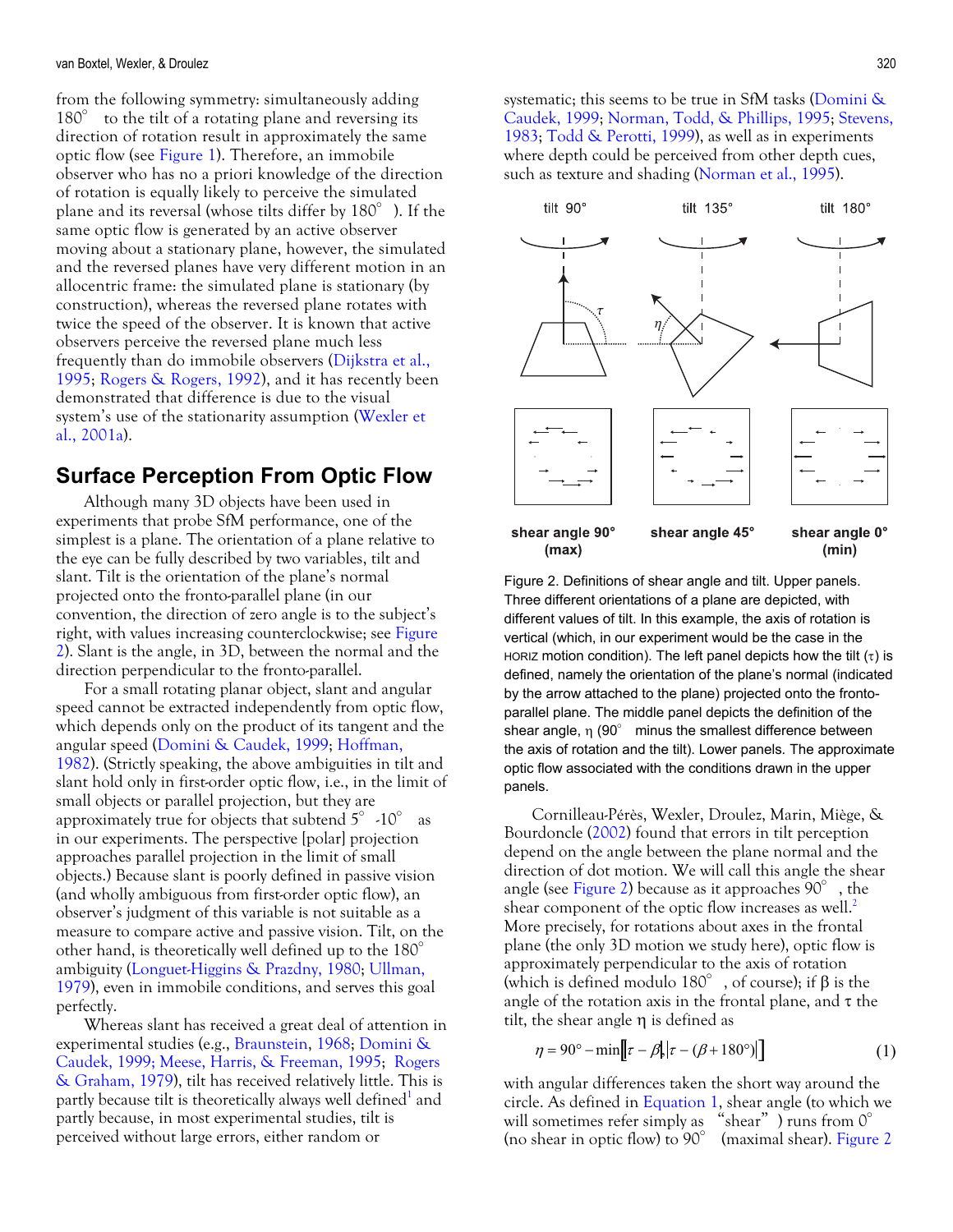#### <span id="page-3-0"></span>van Boxtel, Wexler, & Droulez 321

provides a graphical example. Cornilleau-Pérès et al. [\(2002](#page-13-0)) found that when the shear angle increased, the perception of tilt badly deteriorated, which is surprising, given that tilt was believed to be easily and correctly found in SfM tasks.

No research has addressed the question of whether active vision increases the perceptual precision or accuracy because the earlier studies concerned with tilt perception [\(Cornilleau-Pérès et al., 2002](#page-13-0); [Domini &](#page-14-0)  [Caudek, 1999](#page-14-0); [Norman et al., 1995](#page-14-0); [Stevens, 1983;](#page-14-0) [Todd](#page-14-0)  [& Perotti, 1999\)](#page-14-0) used objects presented only to immobile observers. Such results cannot automatically be extrapolated to active vision [\(Wexler et al.,](#page-14-0) 2001b). Our work is the first to study perceptual precision of tilt perception in active vision, and to compare that performance to that in passive vision.

# **Methods**

In the reference frame used to describe the experiment, the *xy*-plane is co-planar with the monitor screen, with the *x*-axis pointing to the subject's right, the *y*-axis upward, the *z*-axis toward the subject, and the origin at the center of the monitor. Lengths will be expressed in centimeters.

The stimulus was a planar patch, inclined in depth. **Procedure** The patch was filled with a random-dot texture, with the dot distribution chosen to be uniform (on the average) in the projected image. This was done to remove texture cues to any particular tilt as much as possible (see Figure 3). The only depth cue from texture in our stimuli is the spatial distribution of texel positions, which is nearly uniform (it is not exactly uniform because of motion), but which is of minor importance compared to other texture gradients [\(Cutting & Millard, 1984](#page-13-0)). The 200 dots were chosen so that their projections fell inside a circle of radius 5.25 cm in the image; therefore, the texture on the stimulus plane was an ellipse with a nonuniform distribution of dots. (At the approximate mean observation distance of 60 cm [see below], this resulted in a radial angular stimulus size of 5°.) During each moment (more precisely, display monitor frame) that the stimulus was visible, the texture elements were projected onto the screen using a perspective projection from the subject's current eye position, and drawn as white pixels. The subject's position was measured by a head tracker with almost no latency (see below) that was sampled at the same rate as the monitor refresh and stimulus update rate, 96 Hz. The center of the stimulus lay in the *xy*-plane. The stimulus was centered at the point directly opposite the subject's eye at the beginning of each trial [i.e., if the subject's eye was at point (*x,y,z*), the center of the stimulus was at (*x,y,*0)].



Figure 3. A schematic diagram of texture in our stimuli. The goal is to remove texture (i.e., nonmotion) cues to 3D structure as much as possible [\(Julesz, 1964; Rogers &](#page-14-0)  [Graham, 1979\)](#page-14-0). We start with a uniform distribution of dots in the image plane (the white circles). These are then projected onto the inclined stimulus plane (the black circles). The distribution of the black circles is therefore nonuniform in the stimulus plane. With only small movements of the object or observer, the distribution of texture elements in the image remains nearly uniform.

**Stimulus Stimulus The plane's normal was (sin** $\sigma$  **cos** $\tau$ , sin $\sigma$  sin $\tau$ , cos $\sigma$ ), where  $\sigma$  is the slant and  $\tau$  is the tilt. Tilt varied from  $0^{\circ}$ to 345° in increments of 15°. Slant was 30°, 45°, or 60°. A red fixation mark (a circle of size 0.05 cm) was visible in the center of the stimulus during the entire duration of the trial. Other than the stimulus, nothing was visible, including the borders of the display monitor.

The experiment was performed in monocular viewing conditions using the subject's dominant eye, with the other eye covered. We will refer to the position of the center of the dominant eye (as measured by the head tracker, see below) simply as the "subject's position." For a trial to begin, the subject's position had to be inside a cube with sides of length 10 cm, centered on the point (0, 0, and 60), so that the stimulus stayed within the monitor screen (our reference frame is defined at the beginning of the "Stimulus" section).

In the beginning of every ACT trial, the subject was verbally cued to begin moving his head in one of four directions: right, up, left, or down (from the subject's point of view). Initial motion cycled on every subsequent trial through these four directions. The DIRECTION variable grouped trials by direction of motion: left and right trials will be called HORIZ and up and down trials VERT. Note that, in terms of relative rotation between the subject and the plane, HORIZ trials resulted in a vertical axis of rotation, whereas VERT trials resulted in a horizontal axis. We used both horizontal and vertical motion to decorrelate shear and tilt.

Motion continued until displacement along the required direction reached 3 cm, at which point a beep was heard. This was the signal to reverse the direction of motion, which occurred somewhat after the 3 cm, of course. When, after reversing direction, the subject's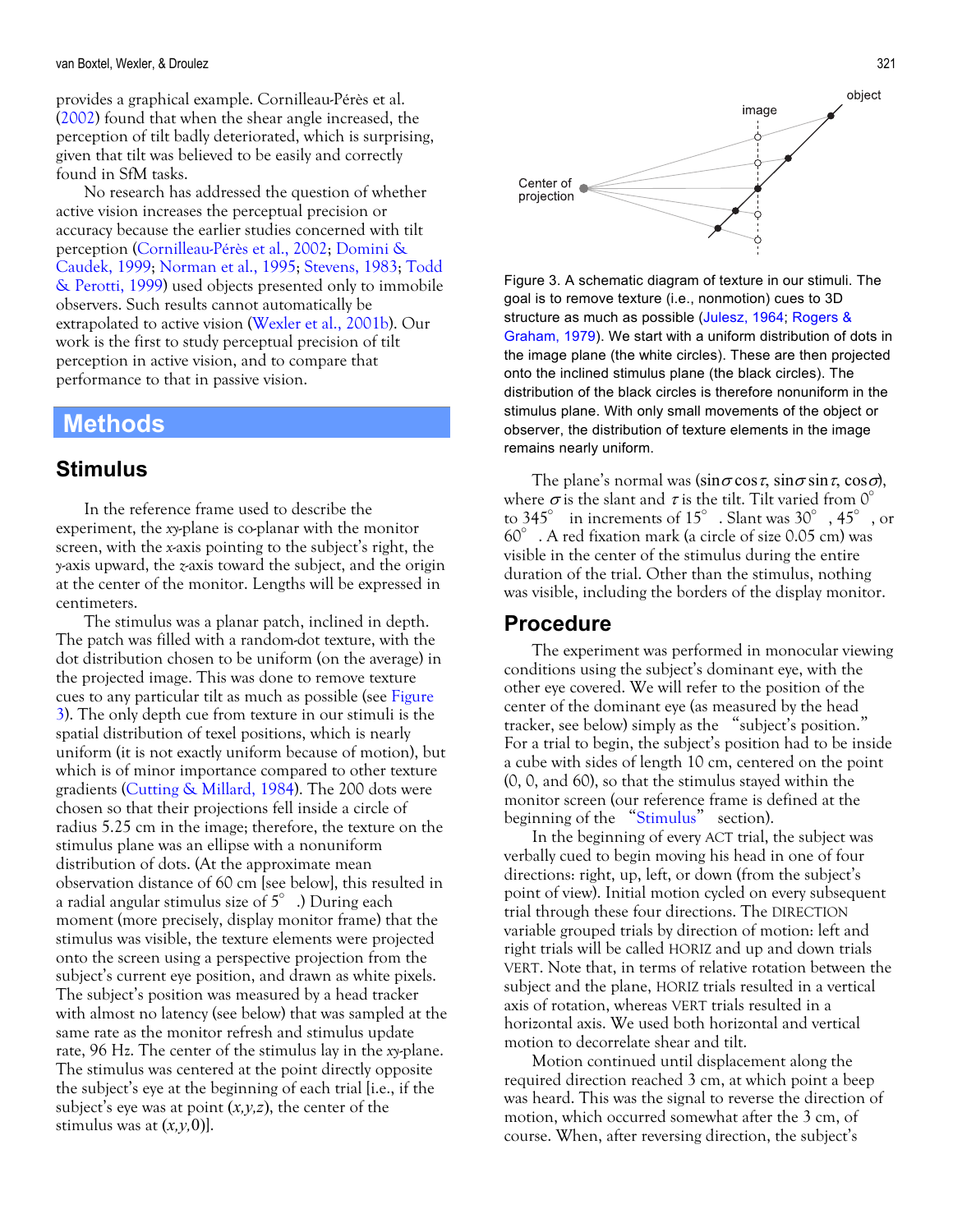<span id="page-4-0"></span>position reached -3 cm along the direction of motion, another beep was sounded, and so on. In this way, we produced oscillatory motion in a given direction. The subject performed this oscillatory motion for 2.5 cycles in each trial. During the first half-cycle, only the fixation mark was visible, while the stimulus appeared during the next 2 cycles. Following the 2.5 cycles, the stimulus disappeared, and was replaced by a response probe. This was the subject's signal to stop moving the head.

To control variability in motion trajectories, we implemented some additional restrictions on the subject's motion. The amplitude was controlled by aborting the trial if displacement along the required motion direction (*x*- or *y*-axis in HORIZ and VERT trials, respectively) exceeded 6 cm from the central point. To make sure that motion was primarily in the required direction, at the end of each trial, we calculated the RMS of the subject's motion in that direction, normalized by the RMS of the motion in the two perpendicular directions; if this ratio exceeded 0.5, the trial was restarted. Furthermore, a trial was restarted when the duration of the visible stimulus was less than 2 s or greater than 5 s.

In the second condition, IMMOB, subjects moved very little, but regardless of their head movements, they experienced the exact same optic flow as in corresponding ACT trials. Subjects were instructed to remain still for the duration of the trial, an instruction that was followed to a great extent (see "[Analysis of Movement Trajectories](#page-8-0)" section in the "Results"). Nevertheless, any motion that the subject did produce in IMMOB was taken into account to exactly reproduce the optic flow from the corresponding ACT trial, as described in [Appendix A.](#page-11-0) Therefore, unlike the ACT condition, subjects' head movements did not result in motion parallax in IMMOB. Furthermore, all other cues from the ACT trial (the verbal cue indicating the previous initial direction of motion and the beeps to control the subject's movement) were replayed during the IMMOB trial.

Following the presentation of the stimulus in each trial, subjects indicated the perceived orientation (that is, perceived slant and tilt) of the plane by adjusting a visual probe with a joystick. Because in IMMOB the object moved in an allocentric frame, the subjects were told to respond with the average tilt and slant they had seen. (Previous results and post hoc analysis revealed that this averaging was carried out accurately; see "[Change of Surface](#page-8-0)  [Normal During a Trial](#page-8-0)" in "[Discussion.](#page-8-0)")

We used the projection of an inclined square grid as a probe because it was previously found that the performance in the perception of such objects is independent of shear ([Cornilleau-Pérès et al., 2002](#page-13-0)). The square grid was subdivided into  $6 \times 6$  squares (each 1.75 cm wide; total size  $10^{\circ}$  if the probe had zero slant and the subject was 60 cm from the screen). The orientation of the grid texture was random on each trial, in order to remove any reliable 2D cues; probe texture orientation in IMMOB trials was the same as that in

corresponding ACT trials. The joystick's base was approximately horizontal. The probe tilt was equal to the joystick azimuth (i.e., the direction that the joystick shaft was inclined, as seen from the top, with tilt 90° corresponding approximately to the direction away from the subject), whereas the slant of the probe was proportional to the angle between the joystick shaft and the vertical. The probe had a maximum slant of 80°.

We used a factorial design in which each subject performed 576 trials: 2 SELFMOTION (ACT and IMMOB) conditions, 3 slant values, 24 tilt values, and 4 directions of initial motion. The experiment was performed in 3 ACT and 3 IMMOB blocks, with each ACT block followed by the corresponding IMMOB block. The order of ACT trials within each block was random. The IMMOB blocks reproduced each trial in the same order from the previous ACT block. Before the experiment started, subjects were given 2 practice blocks, one active and one immobile.

#### **Apparatus**

The translational eye displacements of the subject were measured by a mechanical head tracker ([Panerai,](#page-14-0)  [Hanneton, Droulez, & Cornilleau-Pérès, 1999](#page-14-0)), which has submillimeter within-trial precision. Sampling of the head tracker was at the same frequency as the display monitor, 96 Hz. The latency exhibited by the tracker was lower than the sample interval. A Pentium II 400 MHz computer both sampled the tracker (using a National Instruments PCI-6602 card) and controlled the stimulus display (Sony GDM-F500 CRT monitor with 1600 × 1200 pixels on a  $40.2 \times 29.6$  cm screen, driven by a Matrox G400 video card). The resolution was about 1.4 arcmin/pixel at a distance of 60 cm. A Microsoft Sidewinder Precision Pro digital joystick was used to direct the probe. Subjects viewed the stimulus monocularly with their dominant eye, the other being covered by an opaque patch. The experiment was performed in a dark room. To prevent anything other than the stimulus from being seen, the observers wore a pair of ski goggles.

# **Subjects**

Five subjects participated (2 men and 3 women). They were all between 20 and 25 years old and were naïve to the experimental purpose. All had normal or correctedto-normal vision.

### **Results**

It was found that trials in which the initial motion was to the left gave the same results as trials in which the initial direction was to the right, and likewise for up and down initial motion. Nor were any differences found between the first, second, and third sessions. We therefore collapsed all data across these variables.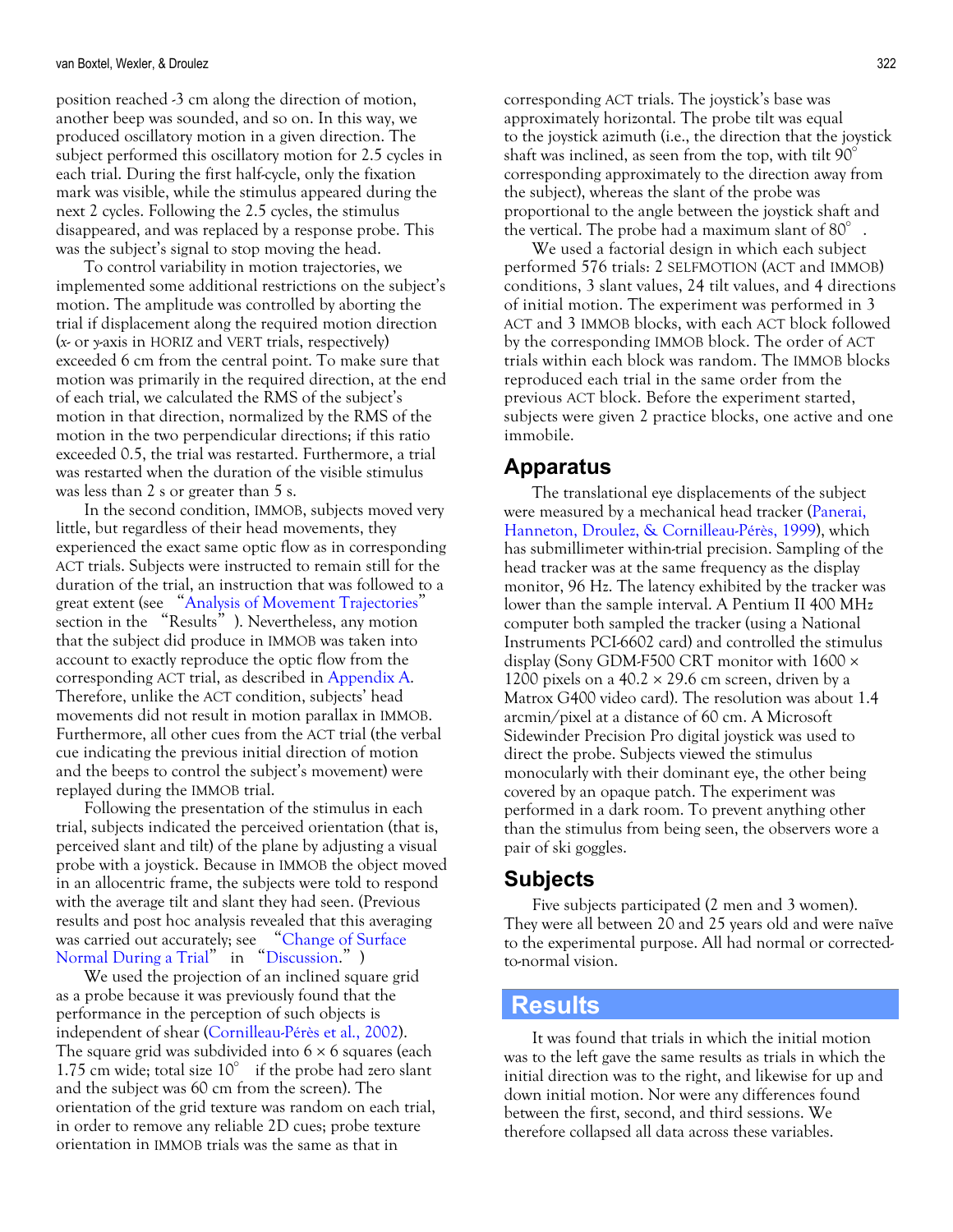<span id="page-5-0"></span>

Figure 4. Perceived versus simulated tilt for all subjects in the ACT and IMMOB conditions. The histograms show the distributions of the differences  $\Delta_z$  between response and simulated tilt.

#### **Tilt Errors**

In Figure 4, we plot the perceived  $(\tau_p)$  versus simulated  $(\tau_s)$  tilt. We define the quantity

$$
\Delta_{\tau} = \tau_p - \tau_s \tag{2}
$$

with angular differences always taken in the shortest way around the circle, and therefore ranging from –180° to 180°. The histograms in Figure 4 show the distributions of  $\Delta_{\tau}$ . The figure shows that, especially in the immobile (IMMOB) condition, in many trials  $\Delta_{\tau}$  was close to  $\pm 180^{\circ}$ . This corresponds to the perception of a reversal (see

"Introduction" and [Figure 1](#page-1-0)). Because the optic flow is almost ambiguous — there are really two simulated tilts differing by  $180^\circ$  — we also define a second tilt error, with respect to the reversed tilt:

$$
\Delta_{\tau}^{\prime} = \tau_p - (\tau_s + 180^\circ), \tag{3}
$$

(with angular differences as above). Using these two quantities, we introduce an absolute-value tilt error measure,  $E_t$ , which is the absolute value of the angular difference between the response and either the regular or the reversed simulated tilt, whichever is closer:

$$
E_{\tau} = \min\left(\Delta_{\tau} \big| \big| \Delta_{\tau}' \big| \right). \tag{4}
$$

As defined,  $E_{\tau}$  ranges from  $0^{\circ}$  to  $90^{\circ}$ . In the remainder of this article, we will refer to  $E_{\tau}$  as the tilt error.

[Figure 5](#page-6-0) shows the dependence of the tilt error on the shear angle.

There is a clear difference between the ACT and IMMOB conditions: in ACT the mean tilt error is 17.3° whereas in IMMOB it is  $24.1^\circ$ . This difference is

significant  $(p < .01)$ . A higher tilt error in IMMOB than in ACT was observed in all subjects. However, the average error is not fully informative, as there is a large effect of shear angle.

A SELFMOTION (ACT, IMMOB) × DIRECTION (VERT, HORIZ)  $\times$  slant  $\times$  shear angle ANOVA with tilt error as a dependent variable showed that shear had a significant effect on the precision of tilt perception ( $p \leq 10^{-4}$ ). Further analysis showed that in both IMMOB and ACT, tilt error increased significantly with increasing shear (both *p*  < 10<sup>−</sup><sup>3</sup> ). However, the tilt errors increased differently in the two conditions. The ANOVA showed a significant SELFMOTION  $\times$  shear angle interaction ( $p \leq 10^{-4}$ ): the tilt error rose faster in the IMMOB than in the ACT condition. The magnitude of this effect can be demonstrated by a linear regression: the mean slope of the tilt error versus shear is 0.224 in IMMOB but only 0.067 in ACT. Moreover, this slope is lower in ACT than in IMMOB in all subjects. As far as the effect of slant was concerned, the ANOVA revealed that tilt errors decreased with increasing slant ( $p < 10^{-3}$ ). Finally, the ANOVA showed a significant influence of DIRECTION, which we will return to in section "[Anisotropy With Respect to Movement](#page-8-0)  [Direction](#page-8-0)" below.

#### **Slant Errors**

Errors in slant perception were analyzed using a SELFMOTION × DIRECTION × slant × shear angle ANOVA with slant response as a dependent variable. This revealed a dependence on the simulated slant ( $p \leq 10^{-4}$ ), although this dependence is rather weak (the slope of the linear regression is 0.21); however, all subjects showed a significant positive correlation between simulated and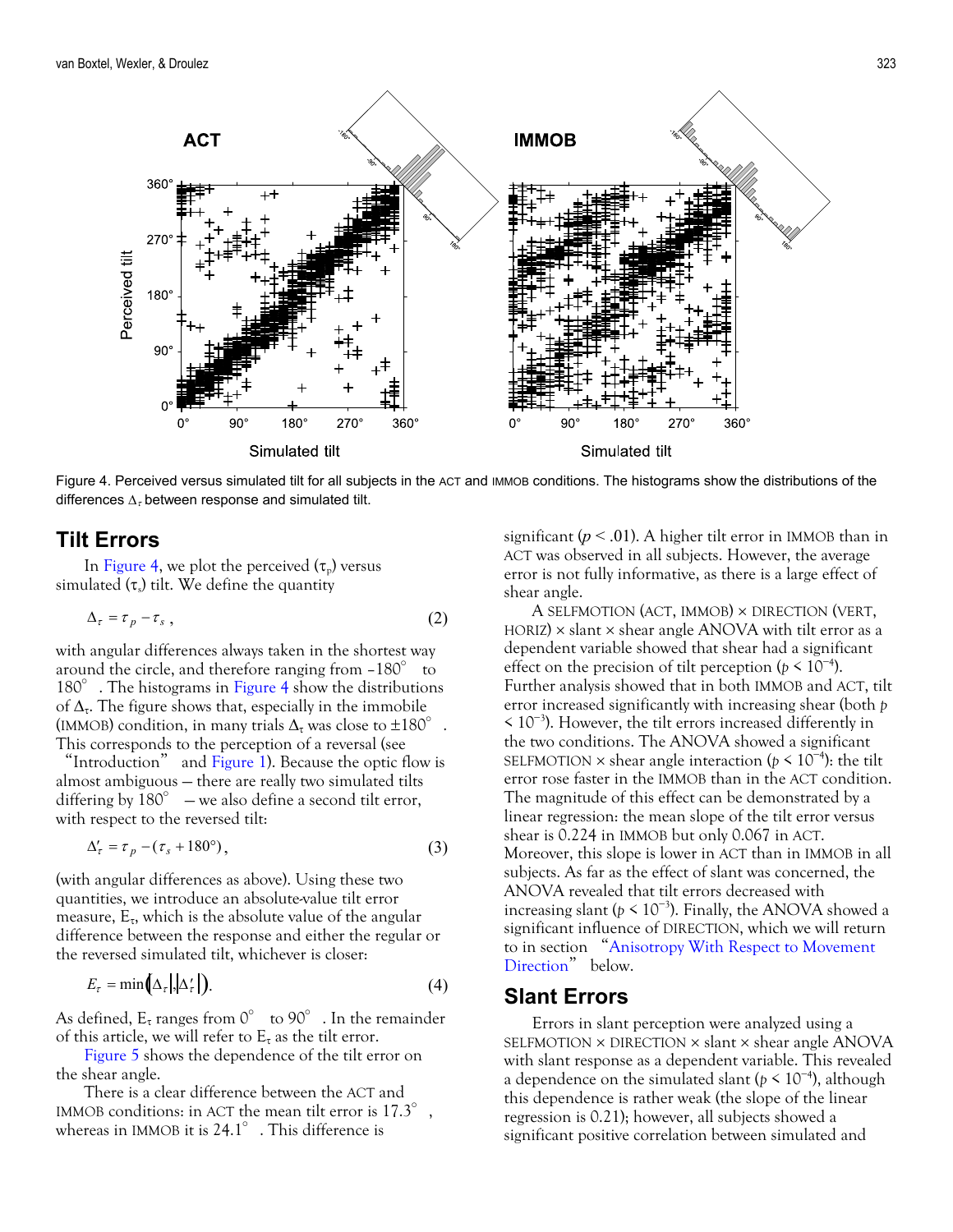<span id="page-6-0"></span>

Figure 5. The influence of the shear angle on tilt error  $E_t$ . In IMMOB, a clear increase of tilt error is observed with increasing values of the shear angle. The increase is present but significantly smaller in ACT. In the right panel, four histograms show the tilt error distribution in both ACT and IMMOB, for shear angle 0° and 90°. For shear 0°, tilt errors in both ACT and IMMOB are small. For shear 90°, errors have increased, especially for IMMOB, where performance is near chance level (flat). Error bars represent between-subject SEs.

response slant in both SELFMOTION conditions (all *p* < 10<sup>−</sup><sup>2</sup> ). However, slant response was better correlated with simulated slant in ACT than IMMOB (mean slope 0.25 in ACT, 0.16 in IMMOB). Indeed, there was a significant SELFMOTION-slant interaction (*p* < .05).

The shear angle, apart from its effect on tilt perception, also influences the ability of subjects to estimate slant: absolute slant error (i.e., the absolute difference between the response slant and the simulated slant) increases with increasing shear ( $p \le 0.05$ ).

#### **Reversals**

We neglected tilt reversals in the preceding analyses. In this section, we specifically look at the rate of reversals and at the effect that reversals have on tilt and slant errors.

As stated above, we define tilt reversals as those trials in which the response tilt differed from simulated tilt by more than 90°. In IMMOB, reversals occurred on 35.3% of all trials; in ACT they occurred on only 4.4% (the difference in rates was significant: *p* < 10<sup>−</sup><sup>4</sup> , *z* test for independent proportions). The rate of reversals in IMMOB is significantly lower than 50% ( $p \le 10^{-4}$ ) — a 50% reversal rate would have been expected if subjects had ignored second-order information in optic flow [\(Wexler et al.,](#page-14-0)  [2001](#page-14-0)a)

[Figure 6](#page-7-0) shows that when reversals occurred both tilt and slant errors increased significantly in ACT ( $p \le 0.05$ ), but not in IMMOB. Nevertheless, even when errors were greater in reversal trials, the responses were not random: tilt responses in reversal trials were centered around reversed tilt and almost absent in the region which could be interpreted as large deviations in the percept of the simulated tilt—see, for example, the histograms in Figure

4. Absolute slant errors in IMMOB did not increase when reversals occurred, but a significant increase was seen in ACT ( $p < .05$ ).

## **Systematic Errors in Perception of Tilt**

We do not yet know whether the differences that we have found between the active and immobile conditions are due to random or systematic errors. In this section, we demonstrate that there indeed were systematic errors that amounted to directional biases in tilt perception, but that they most likely did not differ in the active and immobile conditions.<sup>[3](#page-13-0)</sup>

Up to now, we have used the absolute-value tilt error,  $E_t$ , which confounds random with systematic errors in tilt. Here, we wish to examine systematic errors in tilt corrected for reversals, and therefore we define a new, signed error measure:

$$
S_{\tau} = \begin{cases} \Delta_{\tau} & \text{if } |\Delta_{\tau}| < |\Delta_{\tau}'| \\ \Delta_{\tau}' & \text{if } |\Delta_{\tau}'| < |\Delta_{\tau}| \end{cases}
$$
 (5)

with  $\Delta_{\tau}$  and  $\Delta_{\tau}$ ' defined in Equations 2 and 3.  $S_{\tau}$  is a signed tilt error that corrects for possible tilt reversals (i.e., the error is with respect to either the regular or the reversed simulated tilt, whichever is closer); it therefore ranges from –90° (clockwise errors) to +90° (counterclockwise errors). Averaging  $S_{\tau}$  for a given value of simulated tilt permits us to study any systematic bias that is present at that point, independently of reversals.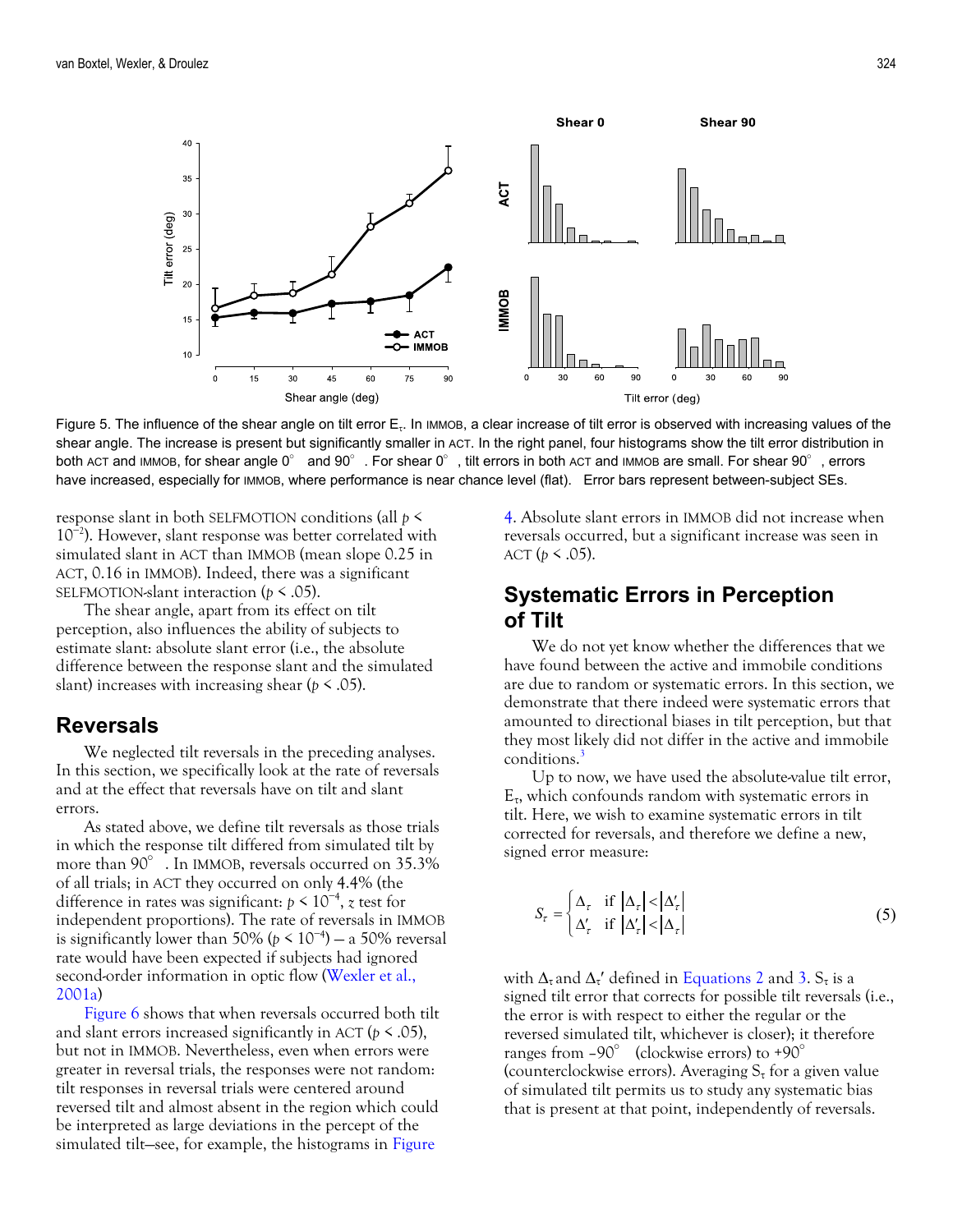<span id="page-7-0"></span>

Figure 6. Reversals were found to have a significant effect on both tilt and slant perception. Left panel. In trials without reversals, the tilt error was significantly smaller in ACT than in IMMOB. In reversal trials, the errors in the IMMOB condition changed little, but the errors in ACT increased significantly and even became significantly greater than in IMMOB. Right panel. Slant errors were low in nonreversal trials for both ACT and IMMOB. For reversal trials, the slant errors in IMMOB stayed at this level, but in the ACT condition, the errors increased significantly, although there was a wide scatter between subjects. Error bars represent between-subject SEs.



Figure 7. The dependence of systematic tilt error *S*τ on simulated tilt. The thick gray line represents zero systematic bias, with anticlockwise biases positive. A bimodal Rayleigh test showed that mean bias was toward  $84.9^\circ$  (and  $264.9^\circ$ ) in ACT and  $88.3^\circ$  (and 268.3°) in IMMOB (i.e., roughly horizontal surfaces).

Indeed, systematic errors were present in our data, as can be seen from Figure 7. Given the qualitatively bimodal trend in the data (Figure 7), we carried out Rayleigh tests [\(Batschelet, 1981](#page-13-0)) for bimodal distributions on the overall data and for subjects individually. The overall data were significantly bimodal in both ACT and IMMOB (*p* < 10<sup>−</sup><sup>4</sup> , Bonferroni corrected, for both), with mean bias tilt of 85° in ACT and 88° in IMMOB. In individual subject data, mean tilt biases were  $91^\circ$  ,  $84^\circ$  ,  $85^\circ$  ,  $82^\circ$  , and  $176^\circ$  in ACT, and 99 $^{\circ}\,$  , 85 $^{\circ}\,$  , 80 $^{\circ}\,$  , 100 $^{\circ}\,$  , and 178 $^{\circ}\,$  in IMMOB (keeping the order of the subjects the same). All 10 tests were significant at  $p \leq 10^{-4}$  and remained so when Bonferroni corrected.

However, we find no evidence for any differences in the tilt anisotropies in the ACT and IMMOB conditions. We carried out a *t* test for the mean values of  $S_t$  on individual subject data at the 24 values of simulated tilt. None of the tests reached the Bonferroni-corrected threshold for significance at *p* = .05.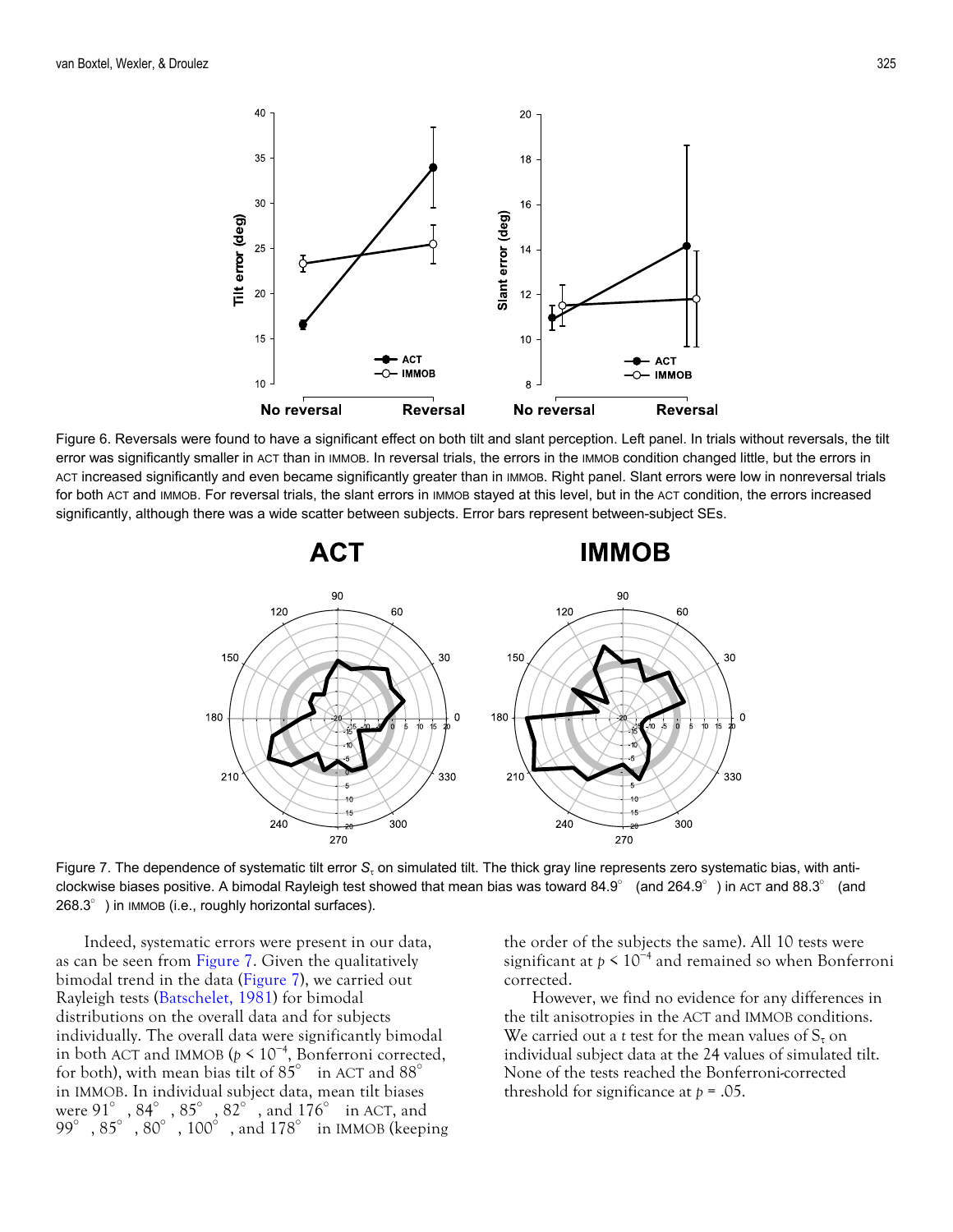# <span id="page-8-0"></span>**Anisotropy With Respect to Movement Direction**

The absolute tilt error  $E_{\tau}$  was significantly different in the two DIRECTION conditions, being greater in the VERT (26.8°) than in the HORIZ condition (22.5°,  $p \le 0.05$ ). Further analysis showed that the two curves in IMMOB were not significantly different, but the ones in ACT were. Quantitatively, however, the difference between the two curves of the IMMOB conditions and the difference between the two ACT curves was very similar.

# **Analysis of Movement Trajectories**

Because in the IMMOB condition, the subject's head was not held immobile by, say, a bitebar, the subject certainly performed some movements. Although the optic flow was identical in ACT and IMMOB trials regardless of any motion in IMMOB (see [Appendix A](#page-11-0)), any head movement in IMMOB would thus provide no additional 3D information, but could have been a source of noise in the perceptual task. To compare movement in ACT and IMMOB conditions, for each trial we calculated the total 3D pathlength by summing eye displacements during the part of the trial in which the stimulus was visible. In ACT the average pathlength was 34.6 cm, whereas in IMMOB it was 3.6 cm. Therefore subjects followed, to a great extent, our instruction to remain still in the IMMOB condition.

We analyzed the movement trajectories of the ACT condition and studied kinematic quantities, such as the maximum amplitude, the velocity, and acceleration along all three axes. We divided the range of values each quantity subtended into several equally sized bins and checked whether the data (tilt error, signed tilt error, and reversals) showed a dependence on the quantity in question. No such dependence was found.

Next we compared the VERT versus the HORIZ condition to investigate the origin of the anisotropy with respect to movement. VERT trials showed larger amplitudes in the movement along the *z*-axis than HORIZ trials. The displacement along the *x*-axis during up/down movement was also greater than the displacement along the *y*-axis during left/right movement. We homogenized the trajectories post hoc by only considering trials whose movement amplitudes fell within a certain range. After this homogenization, the anisotropy with respect to movement was, however, still present.

# **Discussion**

# **Active Vision Is More Precise Than Passive Vision**

We examined the perceptual precision in a SfM task using two dependent variables: tilt and slant. To compare active and immobile conditions, it is necessary for the

dependent variable to be well defined and recoverable in both SELF-MOTION conditions. The precision of tilt perception does satisfy this criterion. However, as with other variables used in earlier research (e.g., depth and absolute distance), the precision of slant perception is not very useful, because it is poorly defined in the IMMOB condition.

We find that tilt perception in ACT is more precise than in IMMOB, and thus demonstrates, for the first time, that active vision increases the precision of surface perception compared to passive vision. For optic flow with minimal shear, tilt precision is about equal in active and immobile conditions; however, as shear increases, precision falls off rapidly in IMMOB, while remaining almost constant in ACT (see [Figure 5](#page-6-0)). We find that the difference between active and immobile conditions is most likely due to random errors being greater in the immobile condition: although systematic errors are present, they appear to be the same in the two conditions.<sup>[4](#page-13-0)</sup>

# **In Search for an Explanation for the Shear Effects**

Given its clear importance for surface perception, the shear variable has been studied very little, and its effect is not understood theoretically. In this sub-section, we explore several different ways to account for the effect of shear. However, we warn the reader from the outset that none of our models gives, at present, a satisfactory account. For readers wishing to skip the details, a summary of our arguments is given in at the end of this section.

#### *Change of Surface Normal During a Trial*

Although the motion of the simulated surfaces in our experiment relative to the subject was the same in the ACT and IMMOB conditions, their motion in an earthfixed or allocentric reference frame was different. Namely, the object rotated in IMMOB, while remaining motionless in ACT. During the object's rotation in IMMOB, its normal — and therefore its slant and tilt, which we define here in an allocentric frame — changed. Could this allocentrically defined change account for the different effects of shear in the two conditions?

Using standard vector algebra, we can show that for small surface rotations in the IMMOB condition (first order in rotation angle,  $\alpha$ , a reasonable assumption for experiment where the average maximum angle was about 4°), the change in the surface normal  $\hat{\mathbf{n}} = (\sin \sigma \cos \tau, \sin \sigma \sin \tau, \cos \sigma)$  is given by  $(\hat{\mathbf{A}} \times \hat{\mathbf{n}}) \alpha$  plus terms higher order in  $\alpha$ , where

 $\overline{A} = (-\sin(\tau - \eta), \cos(\tau - \eta), 0)$  is the axis of rotation and  $\eta$ the shear angle. The corresponding changes in slant and tilt are therefore

$$
\Delta \sigma \approx (\cos \eta) \alpha \tag{6}
$$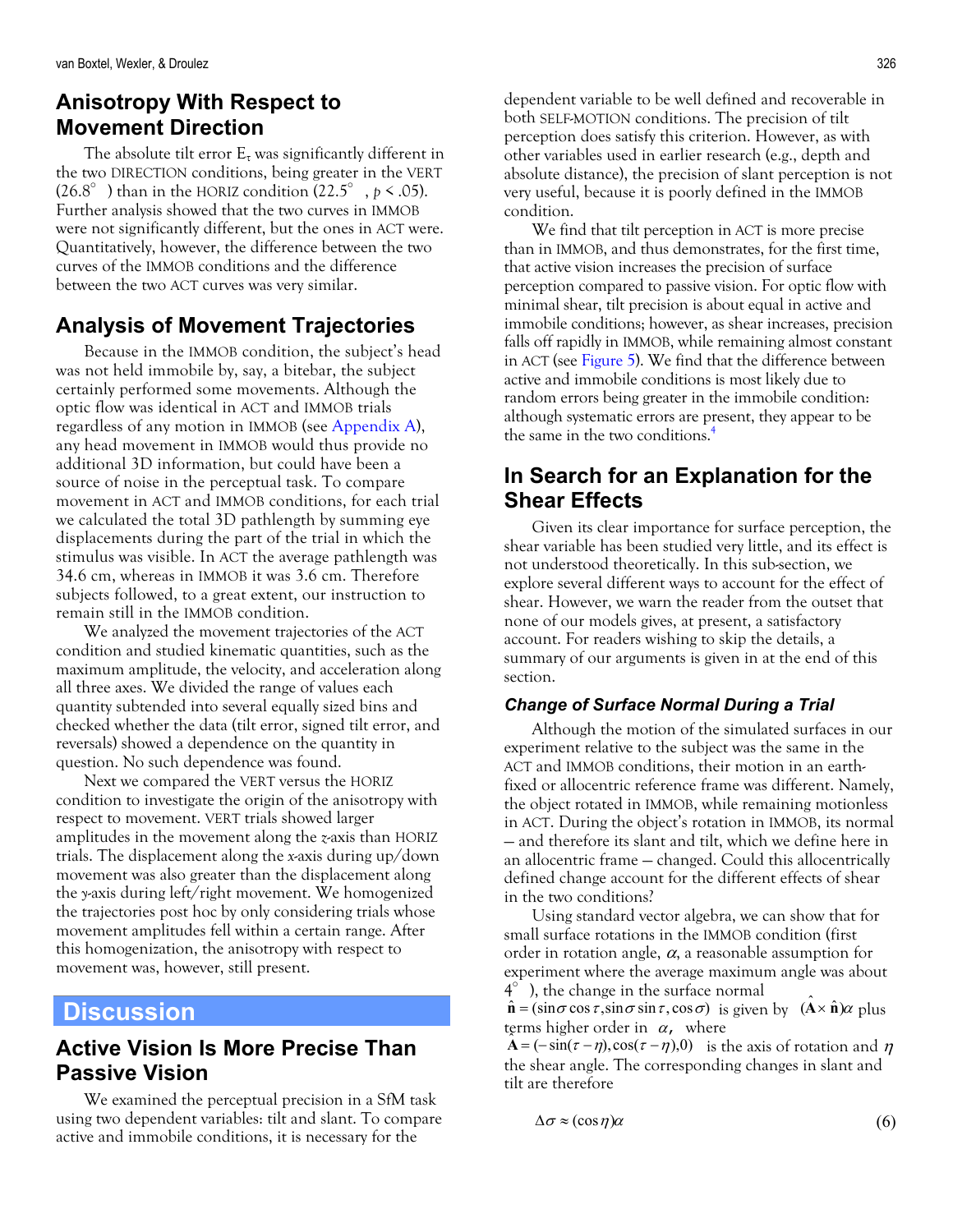$$
\Delta \tau \approx \frac{\sin \eta}{\tan \sigma} \alpha \tag{7}
$$

These equations together with the change-in-surfacenormal hypothesis make several quantitative predictions, which are contradicted by our IMMOB results. First, the errors predicted in equations (6) and (7) are much too small: on the order of  $4^\circ$  for slant and  $7^\circ$  for tilt, compared to our experimental results in the IMMOB condition of 12° and 40°, respectively. Second, Equation 7 predicts a milder dependence of tilt error on shear for higher slant in IMMOB; instead, averaging tilt error for  $\eta = 0^\circ$  and  $15^\circ$  and subtracting from the average for  $\eta$ =75° and 90°, we found tilt error differences of  $14.6^{\circ}$  ,  $18.7^{\circ}$  , and  $15.6^{\circ}$  for slant  $30^{\circ}$  ,  $45^{\circ}$ , and  $60^{\circ}$ , respectively. Third, the sin  $\eta$  term in Equation 7 would predict that the slope of the tilt error versus shear curve approach zero as shear approaches 90°, which is not observed in our data. Fourth, Equation 6 would predict that slant errors decrease with shear, but they actually increase significantly.

A different analysis confirms the above result. Despite the controls put on subject motion, there were variations in the total amount of motion in the ACT condition, and therefore in the object motion in the corresponding IMMOB trials (see "[Analysis of Movement](#page-8-0)  [Trajectories](#page-8-0)" in "[Results](#page-4-0)"). The change-in-surfacenormal hypothesis predicts that absolute tilt error should be positively correlated with total motion, but only in the IMMOB condition (where the object moves) and only for high values of the shear angle (where object movement results in tilt variation: see Equation 7). This prediction is spectacularly contradicted by the data, where we find small positive correlations between total motion for low shear (mean values of 0.36 and 0.07 in ACT and IMMOB, respectively, for shear angle  $0^{\circ}$ ) that decrease as shear angle increases (−0.27 in both conditions for shear angle 90°).

Finally, the change-in-surface-normal hypothesis is contradicted by other recent results. This hypothesis makes no reference to specific depth cues, and should equally apply to, say, the perception of oscillating grids. It does not: Cornilleau-Pérès et al. [\(2002](#page-13-0)) show a strong effect of shear on tilt perception in the case of SfM, but no effect at all when grids (texture cues) undergo the same motion.

Thus, the change in the allocentric normal in IMMOB cannot account for our results.

#### *The Stationarity Assumption*

It has recently been shown in our laboratory ([Wexler](#page-14-0)  et al. [2001a](#page-14-0); [Wexler et al.,](#page-14-0) 2001b) that a new hypothesis is needed to account for structure-from-motion performance in moving observers: the visual system makes the stationarity assumption; that is, it prefers SfM solutions that minimize motion in an allocentric or earthfixed reference frame. The stationarity assumption has

obvious computational and ecological advantages. Similar motion-minimization criteria have classically been invoked to account for the perception of 2D movement [\(Wertheimer, 1912](#page-14-0); [Wallach & O'Connell, 1953;](#page-14-0) see Weiss, Simoncelli, & Adelson [[2002\]](#page-14-0) for recent work).

Due to the stationarity assumption, the rate of reversals should be much smaller in ACT than in IMMOB: the simulated plane in ACT is stationary and the reversed plane is not, whereas the simulated and reversed planes are equally non-stationary in IMMOB [\(Wexler et al.,](#page-14-0)  [2001](#page-14-0)a). We have indeed found this to be the case (see [Figure 4\)](#page-5-0). (The fact that reversals occur in less than 50% of IMMOB trials indicates that the visual system takes into account second-order optic flow.)

The stationarity assumption would predict that solutions that really are stationary (as always, we mean stationary in an allocentric frame) will be perceived more precisely, because the initial 3D motion estimate will need much less refinement. This prediction is, in fact, borne out by some of our results. When there is no tilt reversal, the solution in ACT is stationary, whereas the solution in IMMOB rotates at the same speed, ω, as the subject did in the corresponding ACT trial (see animation).<sup>5</sup> Accordingly, we found that, in trials without reversals, tilt errors are smaller in ACT  $(16.6^\circ)$  than in IMMOB  $(23.3^{\circ})$ : see [Figure 6.](#page-7-0) When tilt reverses, in IMMOB the reversed solution rotates in the opposite direction but with the same speed, −ω. In ACT, on the other hand, the reversed solution rotates at 2ω (see animation). Accordingly, we find IMMOB tilt errors about the same in reversed trials  $(25.5^{\circ})$ , whereas in ACT they are about twice as high  $(34.0^\circ)$  as in unreversed trials. This could mean that observers do not prefer to see only an allocentrically stationary object, but that the computation of its tilt is performed in an allocentric reference frame, contrary to using only retinal data that are egocentric.

On the other hand, the stationarity assumption runs into problems in predicting the effects of shear. At first, all seems well: we take a circle in space with an arbitrary slant and tilt and rotate it by angle  $\alpha$  about an arbitrary frontal axis. Let  $R_0(\rho,\theta)$  and  $R(\rho,\theta)$  be the initial and final positions in 3D space of a point on the circle with 2D polar coordinates  $(ρ,θ)$ . When we average the square length of 3D displacements generated by this rotation, we find the following expression

$$
\frac{1}{\pi r^2} \int_0^r \rho \, d\rho \int_0^{2\pi} d\theta R(\rho, \theta) - R_0(\rho, \theta)^2 =
$$
\n
$$
\frac{r^2}{4} \left[ 5 - \cos^2 \sigma - \sin^2 \sigma (2\cos 2\eta - 1) \right] \sin^2 \alpha / 2
$$
\n(8)

Equation 8 shows that nonstationarity rises with the shear, η, which would seem to be in agreement with our tilt error results in IMMOB (see [Figure 5](#page-6-0)). However, our virtual objects were not circles in space but in the image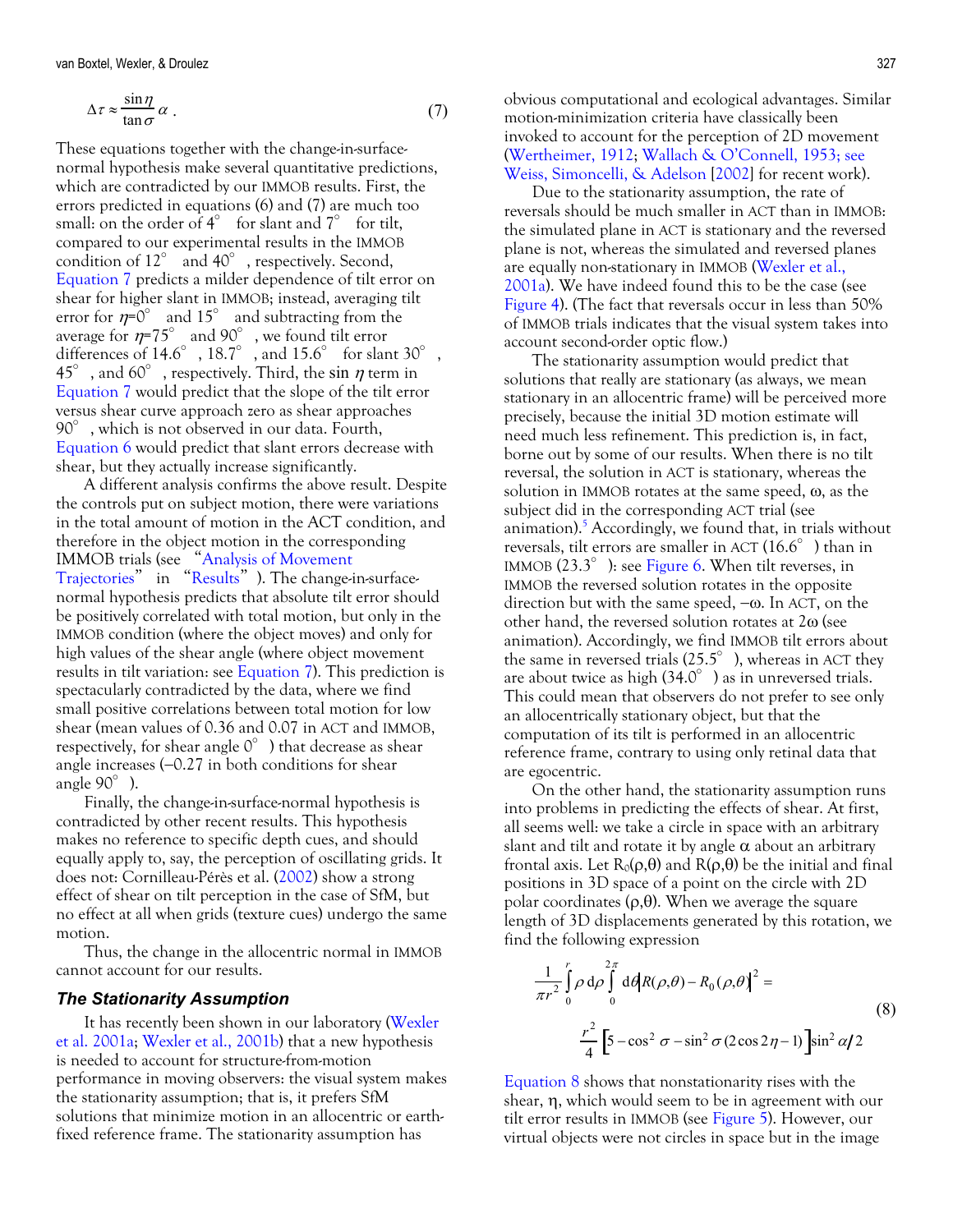<span id="page-10-0"></span>plane, and were then projected onto the simulated surface; therefore, in space, these objects were ellipses. When we perform the above calculation for these elliptical objects (in parallel projection), we find the following mean square displacement:

$$
\frac{r^2}{\cos^2 \sigma} \sin^2 \frac{\alpha}{2},\tag{9}
$$

which is independent of shear. (In perspective projection, the first correction to Equation 9 is in second order, which can be safely ignored for our small stimuli.)

Therefore, the stationarity assumption seems to be in agreement with some general features of our data, but not with the dependence of tilt perception on shear.

Note that at first glance, the stationarity assumption resembles the change-of-surface-normal explanation, but the two should not be confused. The stationarity assumption has to do with how plane orientation is extracted from optic flow in moving and immobile observers; the change-in-the-normal hypothesis has to do with how perceived plane orientations are combined.

#### *Optic Flow and Shear*

No argument based solely on retinal information could account for the differences in tilt errors in the ACT and IMMOB, as optic flow was held constant across these conditions. Nevertheless, could an optic flow-based model account for the effect of shear, an effect that is significant in both active and immobile conditions?

To study this question we used the well-known model of Longuet-Higgins and Prazdny [\(1980](#page-14-0)), which assumes a plane undergoing rigid motion and yields 3D structure and motion from first and second spatial derivatives of optic flow at one point. The details of our calculation are given in Appendix B. Briefly, we assumed that errors are caused by noise in estimating the optic flow derivatives, and that errors in first derivatives are negligible compared to those in second derivatives. We found that, instead of an increase in tilt error with increasing shear angle as in our data, this model predicts a decrease of tilt error. Therefore, at least one well-known SfM model, perturbed in a reasonable way, does not account for the effect of shear on tilt errors, even in the case of the immobile observer. Finally, although we cannot offer any direct proof, it

#### *Linearization of SfM by Self-Motion Information*

On a functional level, the problem of simultaneously solving for 3D depth and motion of a moving plane from optic flow is a nonlinear one. Indeed, if we take the origin to be at the eye, **R** and **T** the rotation and translation of the plane, (*x,y*) a point on the retina, and *Z* the *z*coordinate of the plane in that direction, we have the following optic flow:

$$
u_x(x,y) = \frac{1}{Z}(T_x - xT_z) + R_y x^2 - R_x xy - R_z y + R_y
$$
 (10)

$$
u_y(x,y) = \frac{1}{Z}(T_y - yT_z) + R_x y^2 - R_y xy - R_z x + R_x \quad (11)
$$

If the flow  $u_{xx}$  is known and the goal is to solve for  $3D$ structure (*Z*) and motion (**R**, **T**), Equations 10 and 11 are a complex nonlinear system, due to the **T/***Z* terms.

However, if the motion is known — for instance, if the object is assumed to be stationary in an allocentric frame and self-motion information about **R** and **T** is integrated into the process — the reduced SfM problem of solving Equations 10 and 11 for *Z* becomes linear and therefore simple. In our experiments, any self-motion information would have to be extra-retinal, as optic flow was the same in the ACT and IMMOB conditions. We hypothesize that quantitative, extra-retinal information about self-motion is integrated into the SfM process.

The strong dependence of tilt errors on shear in immobile observers, with performance that approaches chance level for large shear, can be taken as a clue to the complexities of solving a nonlinear problem. According to our hypothesis, the problem is linearized in the active condition, where indeed we find a much-reduced dependence of tilt errors on shear. Furthermore, the sharp rise of tilt errors in reversal trials in the active conditions hints that the visual system assumes that relative motion is due to self-motion; that is, that the object is stationary.

#### *Summary of Theoretical Arguments*

In this sub—section, we have shown that the allocentric change in the simulated surface normal in the immobile condition, and its constancy in the active condition, cannot account for the active-immobile differences in tilt error nor for the different effects of shear on this error in the two self-motion conditions. The stationarity assumption by itself does not seem to be able to account for the effects of shear, either. Furthermore, while the active-immobile differences rule out any explanation based solely on optic flow (because optic flow is the same in the two conditions), it might be hoped that traditional models could account for the effect of shear in the immobile condition; however, a perturbed version of the Longuet-Higgins model does not predict the effects of shear in the immobile (or in the active) condition, either.

seems reasonable to assume that the dramatic effect of shear on the perception of surface tilt from optic flow in the immobile condition is due to the difficulties attendant upon solving what is intrinsically a nonlinear problem, or, on the other hand, constitutes evidence that the visual system does not solve this problem with anything like complete generality. The almost complete disappearance of the deterioration of tilt response in the active condition could be taken as a sign of the linearization of the problem from self-motion information and the assumption of object stationarity.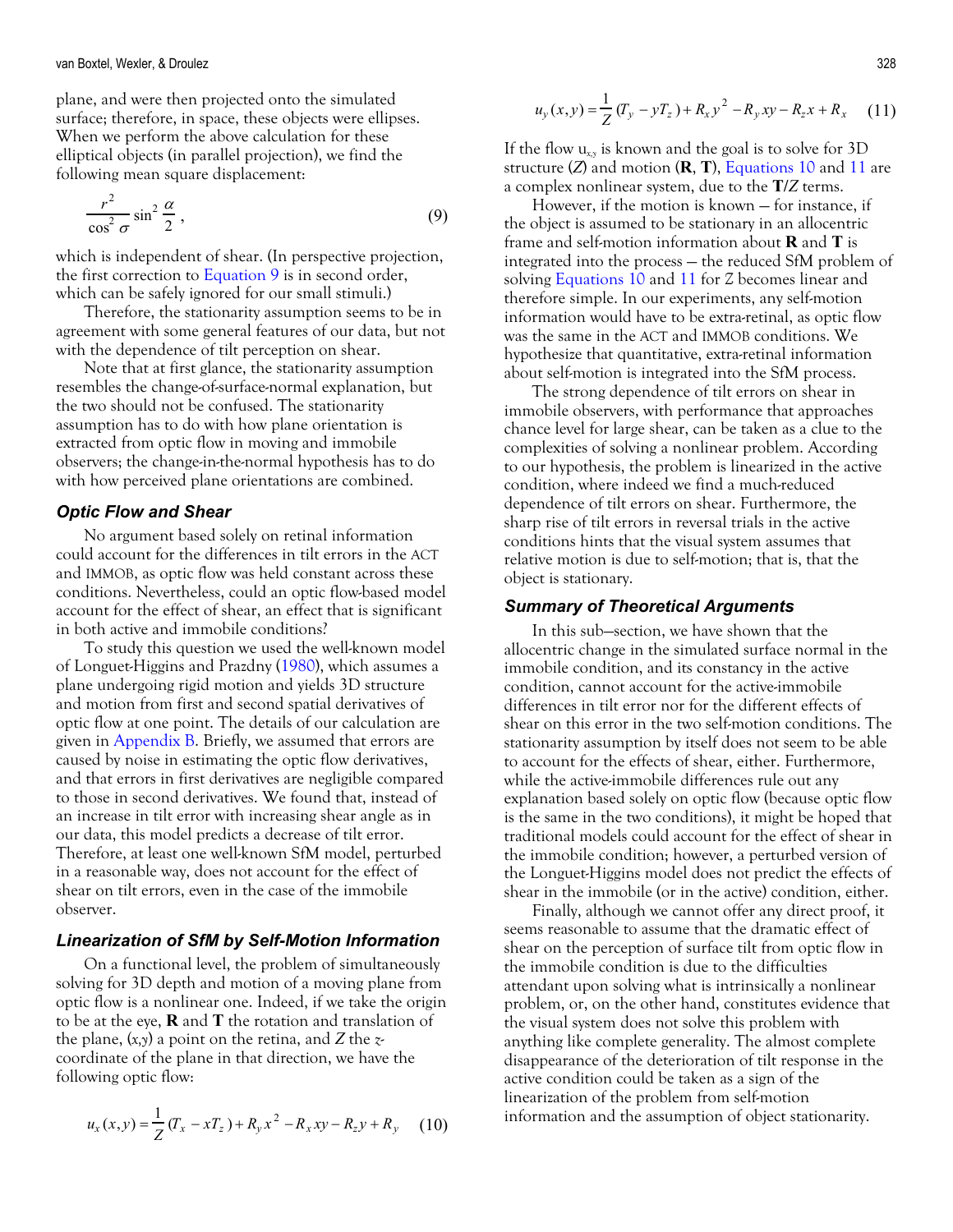# <span id="page-11-0"></span>**Perception and Influence of Slant**

Unsurprisingly, slant responses were higher with higher simulated slant in the stimulus. The responses are far from perfect, however: slant was overestimated for small simulated slant and underestimated for high simulated slant. There was nevertheless a difference between the ACT and IMMOB conditions: the slope of the linear regression between perceived and simulated slant was closer to 1 in the ACT condition.

There was a nonzero correlation between perceived and simulated slant even in the IMMOB condition, where slant was poorly defined (see "Introduction"). Three explanations come to mind. First, the average speed of optic flow could have been used as a heuristic measure of slant, because, for a given relative motion (either the observer's or the object's), the more slanted a plane is, the higher the speeds in optic flow (Todd & Perotti, 1999). Alternatively, second-order information in optic flow could have disambiguated the slant, which is ambiguous in first order. Or, possibly, the visual system uses the amount of deformation flow present in the optic flow as an indicator of the amount of slant (Domini & Caudek, 1999); however, this may not be distinct from the first explanation above. With our experimental design, it not possible to determine which of these mechanisms is at work. We do find, however, that slant perception is better correlated with the simulated slant in ACT than in IMMOB, indicating that, as with tilt perception, active vision increases the accuracy of slant perception.

Simulated slant had a marked influence on the correctness of tilt perception. With an increased slant, subjects generally had smaller errors in tilt estimation, indicating that they were better able to recover the orientation of the stimulus. This is not surprising because tilt is better defined for higher values of slant. For example, the plane normal is mis-estimated by  $\delta$  in a random direction, the resulting tilt error is of order δ sinσ, where σ is the slant.

# **Anisotropy With Respect to Movement Direction**

The finding that the VERT condition generally had greater tilt errors than HORIZ, combined with some subjects' indications that up/down movements were harder to perform, raised the possibility that the complexity of the motion task in the VERT condition caused greater errors. There are two ways that this could have happened. First, if the movement was hard to perform, motion trajectories could differ from HORIZ and therefore the visual stimulus would differ. However, we analyzed movement trajectories and found that their differences were not related to differences in the responses. Second, subjects could have been preoccupied with the motor task in the VERT condition, which could have interfered with the main task, namely indicating the

orientation of the stimulus. It seems unlikely that this could be the cause of the VERT-HORIZ effect, as the difference is also present in the IMMOB condition, in which there was no motor task. Although the difference in tilt errors between the two DIRECTION conditions in IMMOB was not significant, the differences were quantitatively similar to the ACT condition. This suggests that the mechanism causing these differences has nothing to do with the movement of the subject or object, but instead is more likely the result of the visual hardware or a cognitive bias. However, because the DIRECTION effect is present but not significant in the immobile condition, we cannot exclude that the effect was due to interference with the motor task.

## **Summary**

This report presents results on the perception of surface orientation during active observer motion. We compare this performance to that in the same subjects experiencing the same retinal stimulation, but while remaining still. The main result is that the error in tilt perception is significantly reduced in the active condition, compared to the immobile condition. Furthermore, perceived slant is better correlated with simulated slant in the active condition. Because the retinal stimulus is the same in the active and immobile conditions, these results demonstrate the contribution of extra-retinal information concerning self-motion to the perception of 3D structure.

With increasing presence of shear in optic flow, the precision of tilt perception decreased: the shear effect. However, the shear effect was severely attenuated in the active relative to the immobile condition. These findings cannot be explained by models based solely on the rigidity assumption, the stationarity assumption, or optic flow differences. We speculate that it could be due to the linearization of the structure-from-motion problem by extra-retinal self-motion information, coupled with the assumption of object stationarity.

Previous comparisons between 3D visual perception in active and immobile observers have involved tasks that are not possible for the latter (such as distance perception) or differences between active and immobile observers due to differing frequencies of choice between two discrete solutions. To our knowledge, this is the first psychophysical result demonstrating a task which can be performed by both active and immobile observers, but which is performed with higher precision in active vision.

# **Appendix A: Replay of the Active Trial**

Here we summarize the algorithm used to generate the same optic flow in the immobile condition as in the active condition. The active observer moves both the head and eye (the other eye being covered) in order to fixate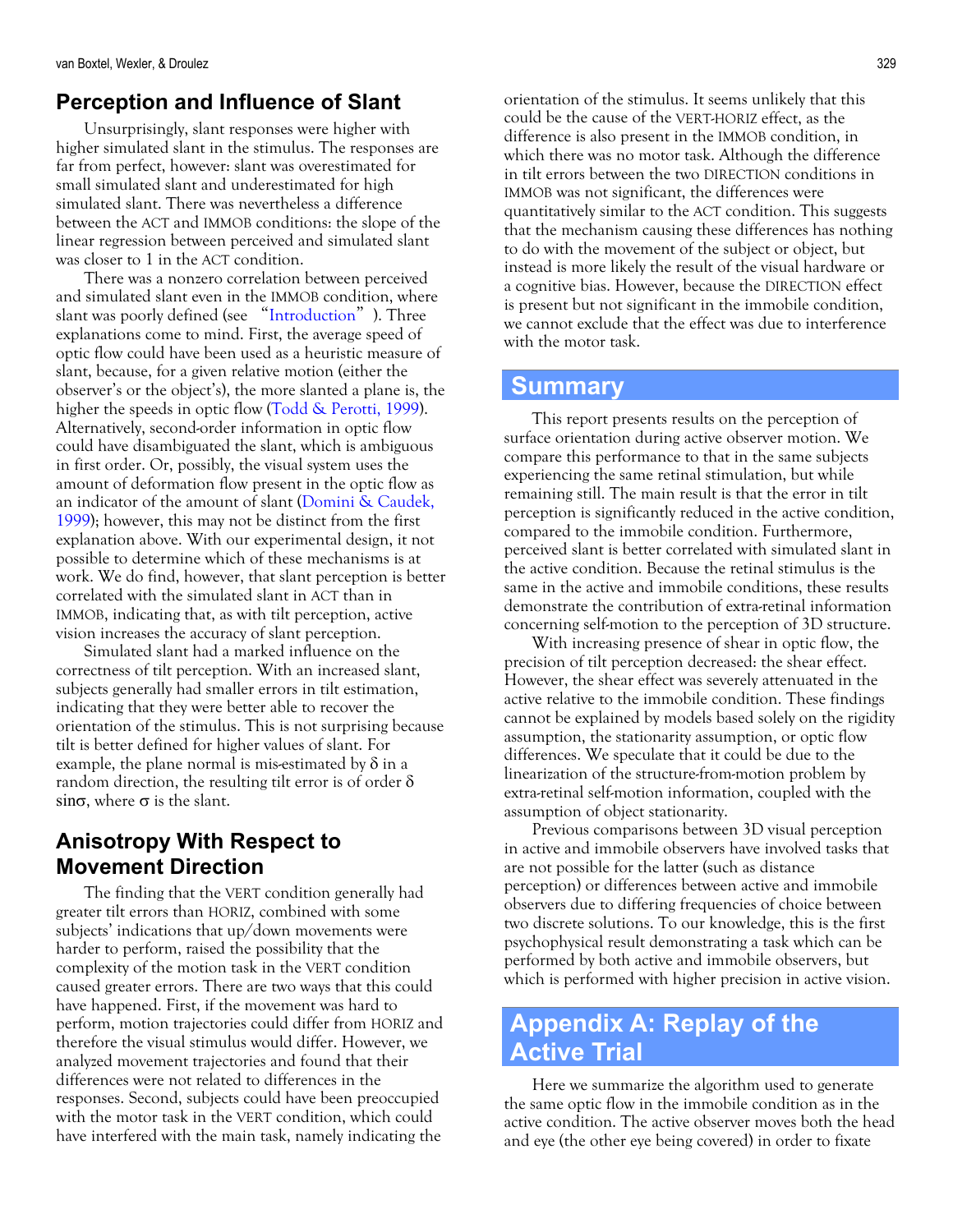#### <span id="page-12-0"></span>van Boxtel, Wexler, & Droulez 330

the allocentrically stationary fixation point: in other words, the eye undergoes a simultaneous translation and rotation. We will use two reference frames: the allocentrically stationary world frame (whose origin is the fixation point, and which is used by default) and the eye frame (whose origin is the center of the eye, and which rotates and translates with eye). When we say that an active and an immobile trial have the same optic flow, we mean that at every moment (in practice, for every monitor frame) during the two trials, the stimulus is the same in the eye frames of the active and the immobile observers.

Note that although we use the term "immobile" throughout, we do not wish to suggest nor do we assume that subjects in the immobile condition remained strictly stationary. What we mean is that while in the active condition, the subject's movement resulted in motion parallax as if a stationary object were viewed from different vantage points. In the immobile condition, on the other hand, the subject's movements caused no parallax whatsoever; instead, the subject experienced the same optic flow and parallax as in a corresponding active trial.

In deriving the exact form of the eye's rotation, we used Listing's law, namely that if the eye is at position  $\mathbf{p}_0 = (0, 0, z_0)$  and fixates the origin and then moves to point  $\mathbf{p} = \rho(\sin \theta \cos \phi, \sin \theta \sin \phi, \cos \theta)$  while still fixating the origin, it rotates about an axis parallel to  $\mathbf{p}_0 \times \mathbf{p}$ , although any other rotation would have done equally well (see below). In this law, rotations about the line of sight are neglected. The corresponding rotation matrix is

$$
L(\mathbf{p}) = \begin{pmatrix} \cos\theta\cos^2\phi + \sin^2\phi & (\cos\theta - 1)\cos\phi\sin\phi & \sin\theta\cos\phi \\ (\cos\theta - 1)\cos\phi\sin\phi & \cos\theta\sin^2\phi + \cos^2\phi & \sin\theta\sin\phi \\ -\sin\theta\cos\phi & -\sin\theta\sin\phi & \cos\theta \end{pmatrix} (12)
$$

Because *L* is orthogonal,  $L^{-1} = L^T$ .

Now, consider that at a given moment during an active trial, the eye is at point **p**, having rotated according to Listing's law from point  $p_0$ . If **r** is a point on the virtual stimulus (in the world frame), where is it in the eye's frame (**r**e)? Because the eye's frame is parallel to the world frame when the eye is on the *z*-axis (i.e., the rotation matrix between them is the identity), we have  $r_e = L(p)(r - p)$ .

At the same moment in the IMMOB trial, the eye is at **P** and fixates the origin. Define point **R** so that it is at the same position in the eye frame in the immobile trial as point **r** was in the active trial. In other words, the changes in the active condition must be the same as in the IMMOB condition, in the eye's frame:

$$
\mathbf{r}_e = L(\mathbf{p})(\mathbf{r} - \mathbf{p}) = L(\mathbf{P})(\mathbf{R} - \mathbf{P})
$$
\n(13)

Equation 13 guarantees the same optic flow in immobile and active trials. Ideally, the observer in the immobile condition should not move, in which case *L*(**P**) would be the identity, but as we wanted to correct for any spurious motion in the immobile condition, we need a rotation

matrix here, too. Equation 13 can be easily solved for **R**, giving

$$
\mathbf{R} = \mathbf{P} + L^T (\mathbf{P}) L(\mathbf{p}) (\mathbf{r} - \mathbf{p})
$$
 (14)

In deriving Equation 14, we have made two assumptions, which may be false. First, Listing's law is not exact, because the eye does rotate about the line of sight. As a consequence, in the active condition, the image could slightly rotate on the retina about the line of sight, while such rotations are removed in the immobile condition. However, such rotations do not contain 3D information and are uninformative for our subjects. The second possible problem would be if subjects did not fixate the fixation point perfectly. This is not accounted for by the rotation matrix, but any discrepancies would result only in rotations about the center of the eye (i.e., wholesale shifts of the retinal image), which again are uninformative about stimulus structure.

# **Appendix B: Tilt Error in the Perturbed Longuet-Higgins Model**

Following the Longuet-Higgins algorithm for a moving plane (Longuet-Higgins, 1984), optic flow can be fitted by second-order polynomials in retinal coordinates:

$$
u_x(x,y) = a_{0,1} + a_{1,1}x + a_{1,2}y + a_{2,1}x^2 + a_{2,2}xy
$$
 (15)

$$
u_y(x,y) = a_{0,2} + a_{1,3}x + a_{1,4}y + a_{2,1}xy + a_{2,2}y^2
$$
 (16)

where the coefficients  $a_{i,j}$  depend on 3D structure and motion (see [Equations 10](#page-10-0) and [11](#page-10-0)). One way of solving the SfM problem, suggested by Longuet-Higgins (1984), is by forming the matrix

$$
H = \begin{pmatrix} 2a_{1,1} & a_{1,3} + a_{1,2} & a_{0,1} - a_{2,1} \\ a_{1,3} + a_{1,2} & 2a_{1,4} & a_{0,2} - a_{2,2} \\ a_{0,1} - a_{2,1} & a_{0,2} - a_{2,2} & 0 \end{pmatrix}
$$
 (17)

and solving its eigenvalue problem,  $Hv_i = \lambda_i v_i$ . If we order the eigenvectors so that  $\lambda_1 \leq \lambda_2 \leq \lambda_3$  and normalize them so that  $|v_1|^2 = (\lambda_3 - \lambda_1)(\lambda_2 - \lambda_1)$  and  $v_3$ <sup> $\zeta = (\lambda_3 - \lambda_1)(\lambda_3 - \lambda_2)$ , we have a simple expression for</sup> the plane's normal:  $\hat{\mathbf{n}} = v_1 + v_3$  [\(Longuet-Higgins, 1984\)](#page-14-0).

We can model errors in the above framework by assuming noise in the measurement of the optic flow derivatives in Equations 15 and 16. Because any noise in determining second derivatives *a*2,i will be much greater than for first derivatives, we can perturb the noise-free matrix (Equation 17) by

$$
H' = -\begin{pmatrix} 0 & 0 & a_{2,1} \\ 0 & 0 & a_{2,2} \\ a_{2,1} & a_{2,2} & 0 \end{pmatrix} \varepsilon
$$
 (18)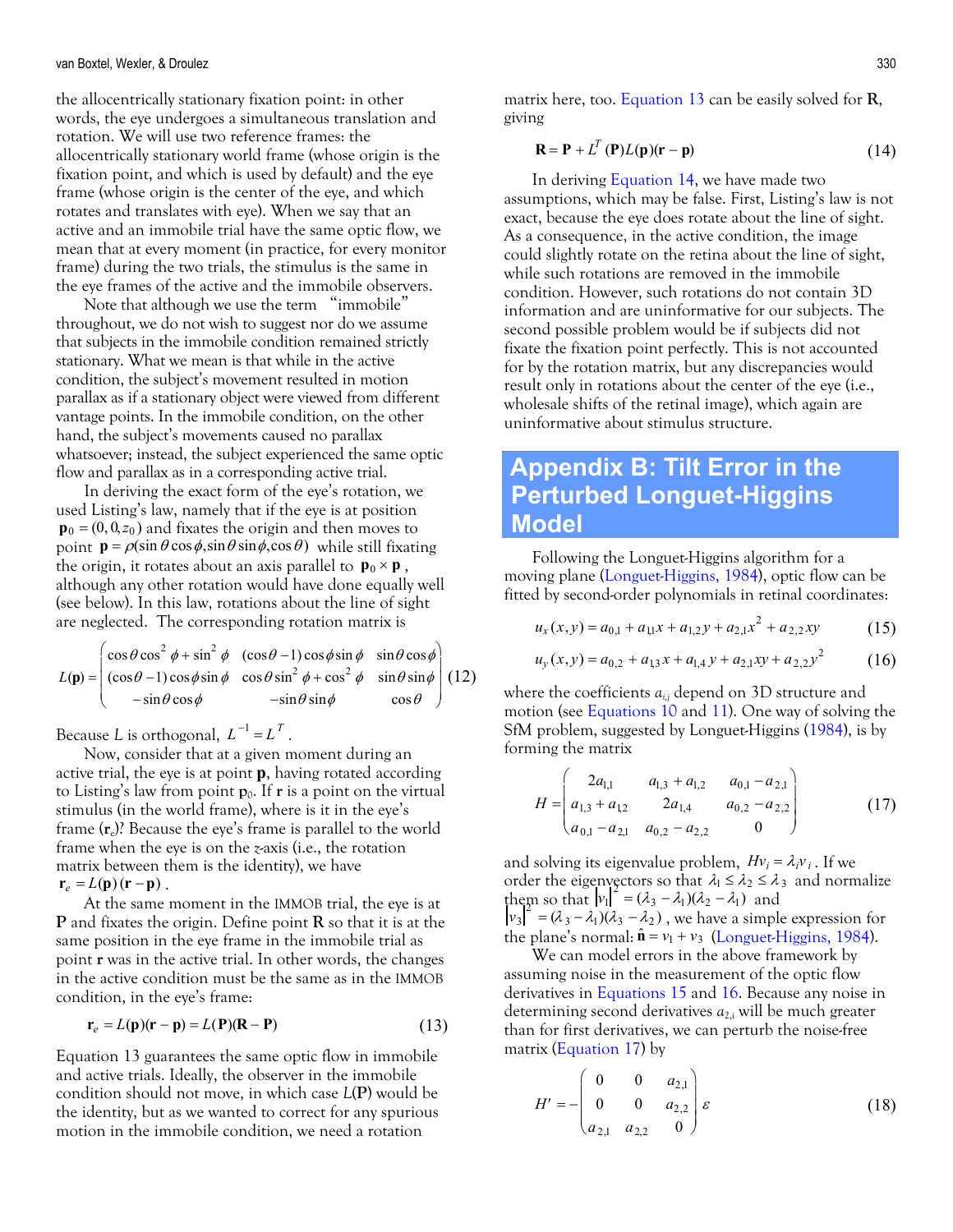<span id="page-13-0"></span>and expand to first order in  $\varepsilon$ . Using standard perturbation-theory techniques (e.g., see Courant & Hilbert, 1953), we find the estimated normal  $\hat{\mathbf{n}}_e$  from the perturbed eigenvectors, and from it the estimated tilt  $\tau_e$  = arctan  $n_y/n_x$ , obtaining

$$
\tau_e = \tau + \left(\frac{\cos^2 \sigma}{1 - \sin^2 \sigma \cos^2 \eta}\right) a_{2,2} \varepsilon + O(\varepsilon^2)
$$
(19)

where  $\tau$  is the exact tilt, obtained from [Equation 17](#page-12-0), and  $\eta$  is the shear angle. Terms proportional to  $a_{2,1}$  disappear in the first-order correction to  $\tau_e$ . Thus, the first-order tilt error "gain" (i.e., the sensitivity of the tilt estimate to noise) is the term in parentheses in Equation 19. The first-order tilt error gain as a function of shear is shown in Figure 8 for slant  $\sigma = 30^\circ$ , 45°, and 60°.



Figure 8. The tilt error gain as a function of shear, for different values of slant. The analytical results are shown as curves, the numerical results as circles.

In order to verify the perturbation-theory result (Equation 19), we also performed a Monte Carlo simulation. In each iteration, the noise parameters  $a_{2,i}$ were drawn randomly from a Gaussian distribution with a SD of 0.03 centered around zero. The eigenvalues and eigenvectors of the resulting (perturbed) matrix were calculated, and the tilt error gain was calculated as above. Ten thousand iterations were performed for each slantshear combination. The average tilt error gain, plotted as points in Figure 8, closely agrees with the analytic result (Equation 19).

#### **Footnotes**

- 1 Slant is in principle well defined in perspective projections. However, which decreasing object size perspective projections approach parallel projections in which slant is ambiguous (see preceding paragraph).
- By "shear" (a term that is used in somewhat different ways in the literature), we mean the extent to which optic flow is perpendicular to its gradient. Cornilleau-

Pérès et al. (2002) used the "winding angle" for what we call "shear angle."

- 3 We also searched for but found no evidence of any oblique effect such as that found in Oomes & Dijkstra [\(2002](#page-14-0)).
- 4 The fact that we found systematic errors in tilt perception, whereas other studies have not [\(Domini &](#page-14-0)  [Caudek, 1999](#page-14-0); [Norman et al., 1995](#page-14-0); [Stevens, 1983;](#page-14-0) [Todd & Perotti, 1999](#page-14-0)), may be due to the way we analyzed the data. Most of the above-mentioned studies calculate regression coefficients between perceived and simulated tilts over the entire range of tilt values (i.e., 360°). Consequently, it is hardly surprising that the slope of the regression line one finds is always near unity (remember that tilt is a circularly periodic variable, in contrast to the way slant is normally defined). Such an analysis passes over the possibility of systematic errors with a period of less than 360°, nor is it a very strong indicator of random errors (errors in precision) because these errors are not necessarily uniform over the entire range of tilt. This is precisely what we have found.
- 5 This is only true, of course, if the subject estimates relative motion to the object, and self-motion in an allocentric frame, accurately. There is converging evidence that self-motion is underestimated, but only by about 30%-40% in actively moving subjects [\(Wexler, in](#page-14-0)  [press](#page-14-0)). Therefore, the above argument still holds.

## **References**

- Batschelet, E. (1981). *Circular Statistics in Biology*. London: Academic Press.
- Braunstein, M. L. (1968). Motion and texture as sources of slant information. *Journal of Experimental Psychology*, *78*, 247–253. [\[PubMed\]](http://www.ncbi.nlm.nih.gov:80/entrez/query.fcgi?cmd=Retrieve&db=PubMed&list_uids=5722437&dopt=Abstract)
- Cornilleau-Pérès, V., Wexler, M., Droulez, J., Marin, E., Miège, C., & Bourdoncle, B. (2002). Visual perception of planar orientation: Dominance of static depth cues over motion cues. *Vision Research*, *42*, 1403-1412. [\[PubMed\]](http://www.ncbi.nlm.nih.gov/entrez/query.fcgi?cmd=Retrieve&db=PubMed&list_uids=12044746&dopt=Abstract)
- Courant, R., & Hilbert, D. (1953). *Methods of Mathematical Physics*. New York: Interscience.
- Crowell, J. A., Banks, M. S., Shenoy, K. V., & Andersen, R. A. (1998). Visual self-motion perception during head turns. *Nature Neuroscience*, *1*, 732–737. [\[PubMed\]](http://www.ncbi.nlm.nih.gov:80/entrez/query.fcgi?cmd=Retrieve&db=PubMed&list_uids=10196591&dopt=Abstract)
- Cutting, J. E., & Millard, R. T. (1984). Three gradients and the perception of at and curved surfaces*. Journal of Experimental Psychology: General*, *113*, 198–216. [\[PubMed\]](http://www.ncbi.nlm.nih.gov:80/entrez/query.fcgi?cmd=Retrieve&db=PubMed&list_uids=6242750&dopt=Abstract)